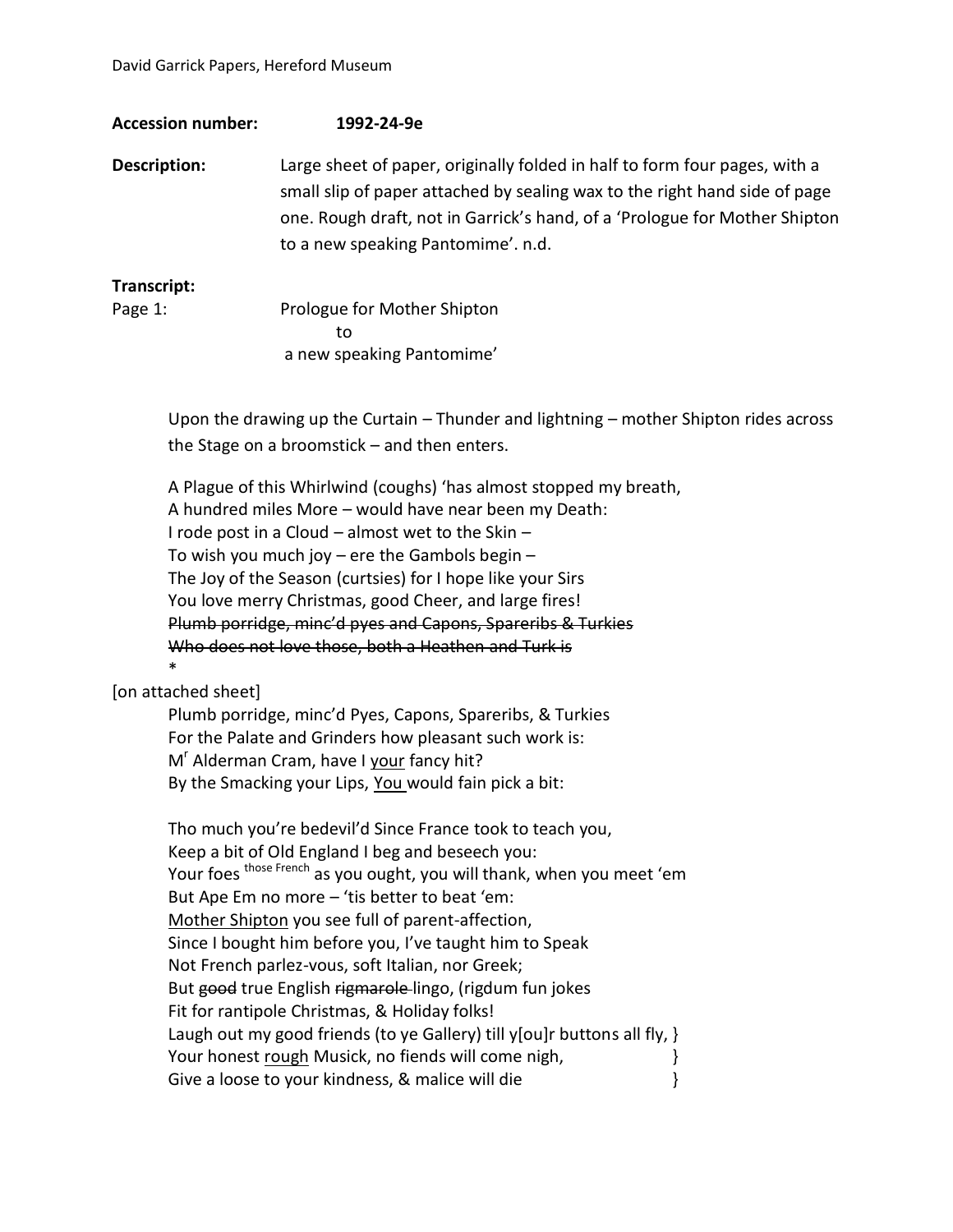## Page 2: [blank]

Page 3: Flying, sinking & singing, will make such a pother  $\}$ Your ears we will charm, & your senses so Smother,  $\{\}$ That your Mouths shall be open from one End to to'other [*sic*] } Let me take a peep at you (spectacles) I like all your faces – They've the true native mark – no foreign grimaces – Of the right British breed –I know you good Sirs, Brave, surly & gen'rous - No Yelpers, no Curs -

No Critical Snarlers, who grumbling and growling Will set all the puppies about 'em a howling

What's the noise in that box (looks up) if Malice is in it, I'll mount my swift Nag, & whisk round in a minute  $-$ You virgins sit still – or I'll claw and I'll scratch ye In the Shape of Cat – I know how to watch ye – There's a Face that looks glum – full of mischief & strife, (looks in Pit) O No sir – your pardon – You sit by your wife – Be but kind, my good friends, to my son's Christmas pranks, I'll give you a prophecy mix'd with my thanks – What, Ladies, of you I foretell Strange, and odd is – Cut off half your heads, and they'll just fit your bodies – And as for fine Gentlemen, tho  $^{fast}$  their tongues run – If their heads were quite off, no harm will be done  $-$ Ye Girls who want husbands, & forward are reckon'd, If a first Offer's made, you'll not stay for a Second -Each Youth, whose Estate is burnt down to the Socket, If He Weds to repair, he becomes a Pick-pocket; For before the moon's past, that they say is ale honey, The Wife may go whistle for Husband and Money –

Page 4:

The Trade fail with Lawyers, they ne'er should forsake it For should mischief decline, I foretell they will make it

3 Ye Soldiers and Sailors don't think I forget ye 4 you will always do well, if your Leaders will let ye 1 Ye patriots and Courtiers don't snarl for your prey, 2 Lest the Foe on the Watch, with the Bone run away – Be muzzled ye Criticks, that ye may'nt [*sic*] bark, & bite, And our happy Year will begin from this night – But I tarry too long – so I wish you good bye; My Broom's ready Saddled & away I will fly